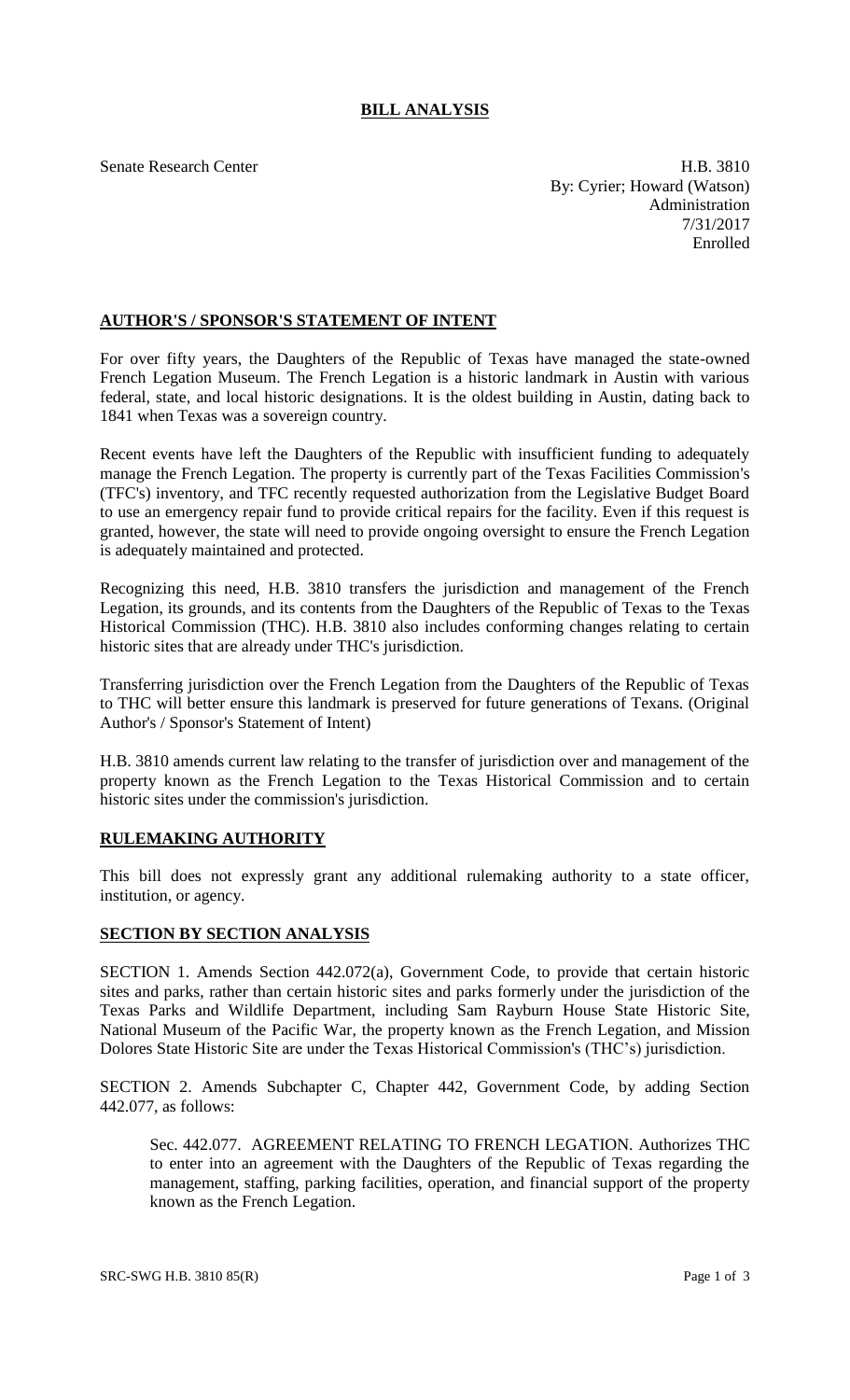SECTION 3. Transfers Section 2165.257, Government Code, to Subchapter C, Chapter 442, Government Code, redesignates it as Section 442.076, Government Code, and amends it, as follows:

Sec. 442.076. New heading: FRENCH LEGATION. (a) Provides that THC is responsible for:

> (1) the preservation, maintenance, and restoration of the property known as the French Legation and its contents. Deletes existing text providing that the property known as the French Embassy is for the use and purposes of the Daughters of the Republic of Texas and authorizing the Daughters of the Republic of Texas to take full charge of the building and use it as they consider proper; and

> (2) the protection of the historical and architectural integrity of the exterior, interior, and grounds of the French Legation.

(b) Provides that any power or duty related to the French Legation formerly vested in another state agency or entity is vested solely in THC.

(c) Authorizes THC to solicit and accept gifts, donations, and grants of money or property from any public or private source to be used for the purposes of this section.

(d) Authorizes THC, in carrying out THC's responsibilities under this section during the state fiscal biennium ending August 31, 2019, to use only money or property received as a gift, donation, or grant from a public or private source. Provides that this subsection expires September 1, 2019. Deletes existing text providing that the French Embassy is the property of the state, and title to the property remains in the Texas Facilities Commission's (TFC's) custody.

SECTION 4. Amends the heading to Section 2203.003, Government Code, to read as follows:

Sec. 2203.003. STATE PROPERTY UNDER CONTROL OF THE TEXAS DIVISION UNITED DAUGHTERS OF THE CONFEDERACY.

SECTION 5. Amends Section 2203.003(a), Government Code, as follows:

(a) Authorizes the Texas Division United Daughters of the Confederacy, rather than the Daughters of the Confederacy, Texas Division, and the Daughters of the Republic of Texas each, to charge admission to state property over which the organization, rather than each organization, has custody or control.

SECTION 6. (a) Requires, on September 1, 2017, or as soon as practicable after that date, the Daughters of the Republic of Texas with assistance from TFC to take a complete inventory of all personal property and fixtures located at the property known as the French Legation. Requires that the inventory identify the origin of each item and its current owner as agreed to between the Daughters of the Republic of Texas and TFC. Requires that the Daughters of the Republic of Texas be allowed a reasonable time after completion of the inventory to remove any personal property and fixtures owned by the organization.

(b) Requires that any dispute regarding the ownership of personal property and fixtures located at the French Legation be resolved through alternative dispute resolution as provided by Chapter 2009 (Alternative Dispute Resolution for Use by Governmental Bodies), Government Code.

(c) Authorizes the Daughters of the Republic of Texas to transfer any property of the organization described by this section to THC.